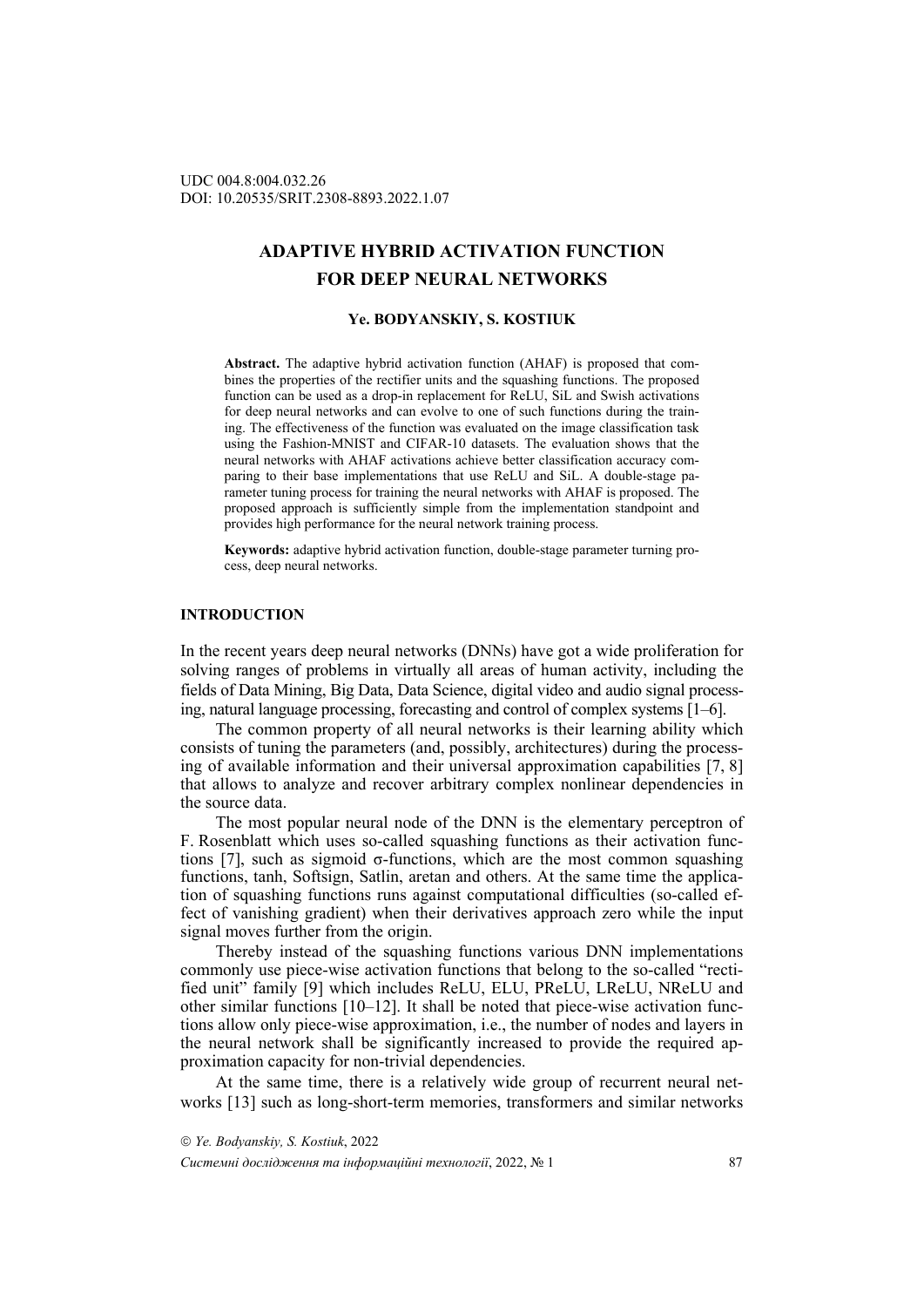that use squashing functions in their gated recurrent units [3], so the hybrid activation functions were introduced that combine the properties of both the rectifiers and sigmoid functions. The list of hybrid functions includes [14], Swish [15], S-shaped [16], WiG [17] and other similar functions [18, 19].

All such hybrid activation functions have some free parameters that define their exact shape, amplitude and singular points which shall be in some way selected and adjusted for solving specific tasks. In this regard, it is advisable to introduce some additional procedures for automatic adjustment of the activation functions parameters. [20–25] address the off-line procedures that allow to find the required function parameters after the synaptic weights of the network are already set up. It is clear this approach significantly increases the training time.

In [26] the adaptive parametric rectified linear activation function (Ad-PReLU) was introduced where the parameters were adjusted simultaneously with the synaptic weights during the error backpropagation procedure. This approach allowed to reduce the training time and improve the quality of the obtained solution compared to Adaline, ReLU and tanh on the prediction task.

It is advisable to implement a similar approach for hybrid activation functions [14–19] and synthesize on their basis an adaptive activation function that is a generalization of the ones that are already used in the DNN applications.

# **ARCHITECTURE OF A NEURON WITH ADAPTIVE HYBRID ACTIVATION FUNCTION**

Elementary perceptron of F. Rosenblatt as node of a neural network performs a non-linear transformation of the following form:

$$
\hat{y}_j(k) = \psi_j \left( \theta_{j0} + \sum_{i=1}^n w_{ji} x_i(k) \right) = \psi_j \left( \sum_{i=0}^n w_{ji} x_i(k) \right) = \psi_j \left( w_j^T x(k) \right) = \psi_j \left( u_j(k) \right),
$$

where  $\hat{y}_i(k)$  — output signal of the *j*-th neuron of the network on the *k*-th data processing step,  $k = 1, 2, 3, ..., N, ..., \psi_i(u_i(k))$  —non-linear transformation that is performed by the activation function on the signal of internal activation  $u_j(k)$ ,  $\theta_{i0}$  — threshold signal,  $w_{ii}$  — synaptic weight on the *i*-th input of the *j*-th neuron,  $i = 0,1,2,...,n$ ,  $w_{j0} \equiv \theta_{j0}$ ,  $w_j = (w_{j0}, w_{j1},...,w_{jn})^T \in R^{n+1}$ ,  $x(k) = (1, x_1(k),...$  $T_{n,m}(k)$ <sup>T</sup> —  $(n+1) \times 1$  — dimensional vector of the input signals.

One of the most popular activation functions in the neural networks is a socalled sigmoid one that is studied by G. Cybenko [7] and has the following form:

$$
\Psi_j(u_j) = \sigma(\gamma_j u_j) = \frac{1}{1 + e^{-\gamma_j u_j}},\tag{1}
$$

where  $\gamma_i$  — so-called gain parameter [20] that defines the shape of this function. The gain parameter value is often assumed to be equal to 1.

While the usage of sigmoid activation functions allows to provide universal approximation capabilities for the neural network, its application in DNNs runs up against computational complexities when the signal of internal activation starts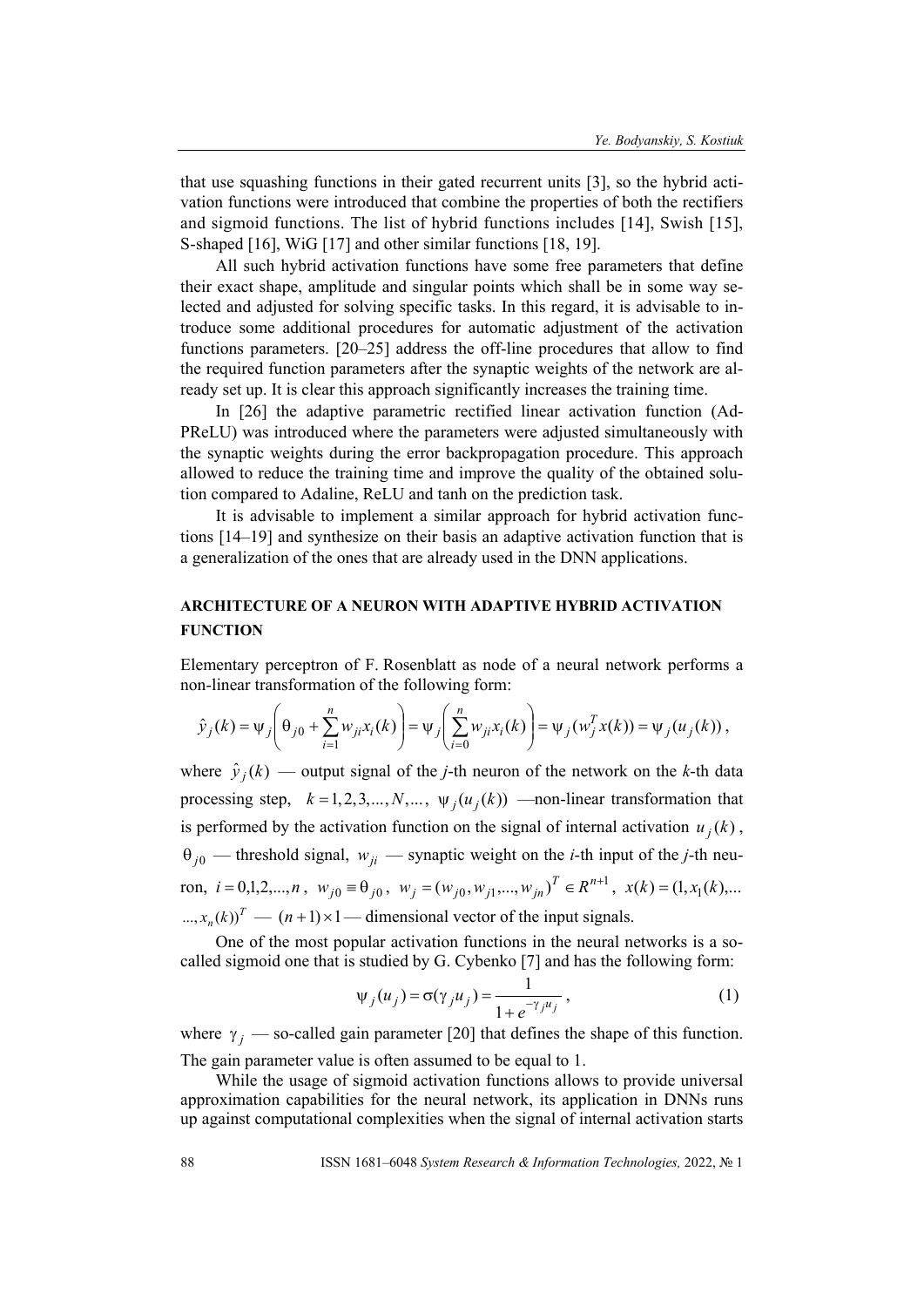to rise in its amplitude. In those cases, the derivative of the  $\sigma$ -function approaches zero, i.e., the effect of "vanishing gradient" increases.

To overcome this problem, we propose using a hybrid activation function of the following form:

$$
\psi_j(u_j) = \beta_j u_j \sigma(\gamma_j u_j) = \frac{\beta_j u_j}{1 + e^{-\gamma_j u_j}},
$$
\n(2)

where  $\beta_j$  and  $\gamma_j$  — parameters that shall be determined together with the synaptic weights during the training process. Being a modification of (1), activation function (2) does not suffer from the vanishing gradient effect. Note that the derivative of (2) by the signal of internal activation:

$$
\frac{\partial \psi_j(u_j)}{\partial u_j} = \beta_j \sigma(\gamma_j u_j) (1 + u_j \gamma_j (1 - \sigma(\gamma_j u_j)))
$$

produces small by amplitude values only when  $u_j \ll 0$  that can be compensated by dialing the gain parameter  $\gamma_i$ .

Fig. 1 shows the architecture of an artificial neuron with adaptive hybrid activation function (2) (AHAF) in which function parameters  $\beta_i$  and  $\gamma_i$  are trained together with the vector of synaptic weights.



*Fig. 1.* Neuron with adaptive hybrid activation function (AHAF)

Here 
$$
\gamma_j
$$
 — external reference signal,  $e_j = y_j - \hat{y}_j = y_0 - \psi_j(u_j) =$   
=  $y_j - \beta_j u_j (1 + e^{-\gamma_j u_j})^{-1}$  — learning error.

# **TRAINING ALGORITHM FOR A NEURON WITH AHAF**

For training artificial neurons with AHAF we use the standard δ-rule [9] that for a regular perceptron of F. Rosenblatt and the error squared loss criteria:

$$
E_j(k) = \frac{1}{2}e_j^2(k) = \frac{1}{2}(y_j(k) - \psi_j(u_j(k)))^2 = \frac{1}{2}\left(y_j(k) - \psi_j\left(\sum_{i=0}^n w_{ji}x_i(k)\right)\right)^2
$$

*Системні дослідження та інформаційні технології*, 2022, № 1 89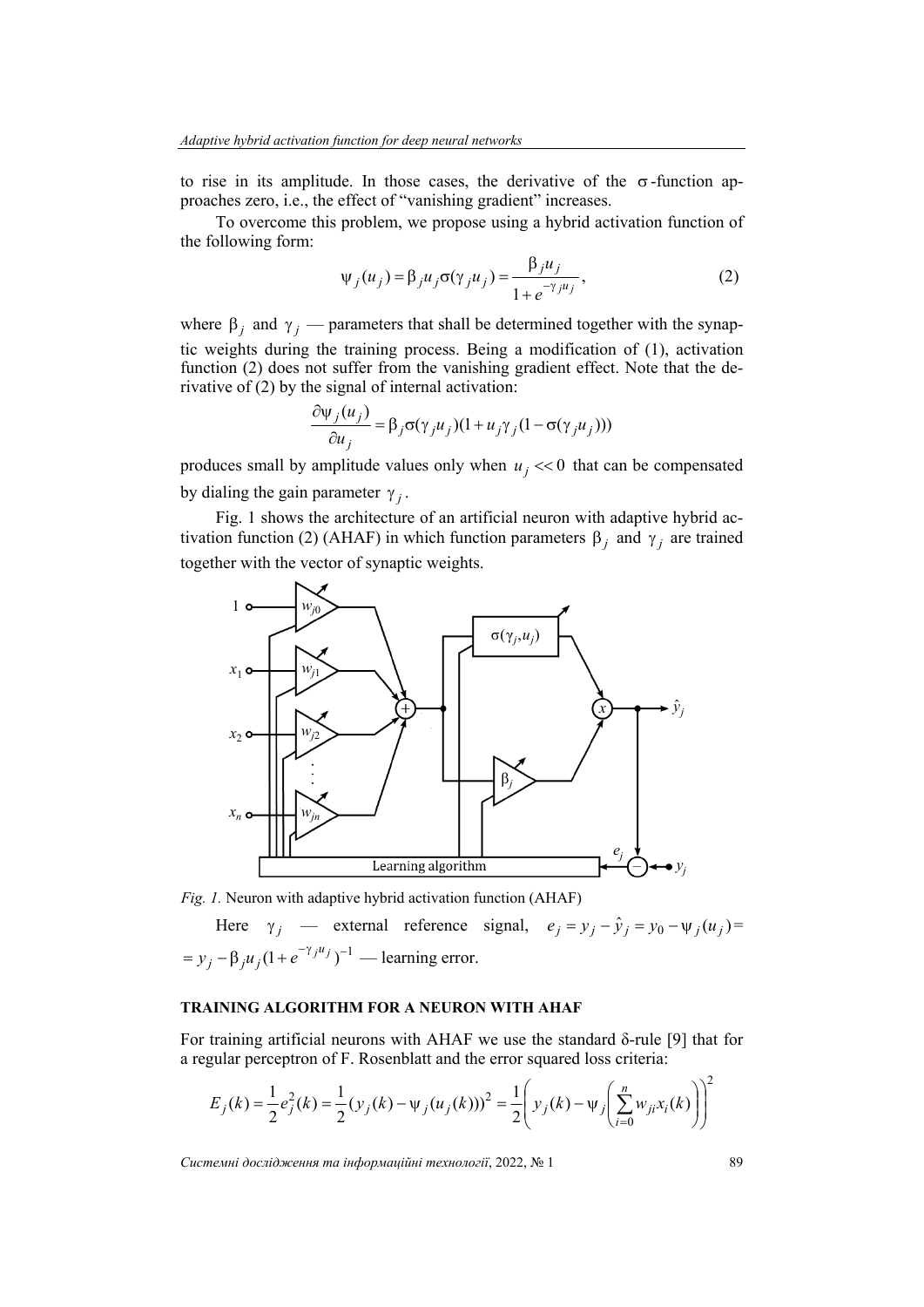allows to refine the synaptic weights with a recurrent procedure:

$$
w_{ji}(k) = w_{ji}(k-1) - \eta_w(k) \frac{\partial E_j(k)}{\partial e_j(k)} \frac{\partial e_j(k)}{\partial w_{ji}} =
$$
  
= 
$$
w_{ji}(k-1) - \eta_w(k) e_j(k) \frac{\partial e_j(k)}{\partial w_{ji}} = w_{ji}(k-1) - \eta_w(k) e_j(k) \frac{\partial e_j(k)}{\partial u_j(k)} \frac{\partial u_j(k)}{\partial w_{ji}} =
$$
  
= 
$$
w_{ji}(k-1) + \eta_w(k) e_j(k) \psi'_j(u_j(k)) x_i(k) = w_{ji}(k-1) + \eta_w(k) \delta_j(k) x_i(k),
$$

where  $\eta_w(k)$  — learning rate parameter the choice of which determines the convergence rate and the filtering (smoothing) abilities of the algorithm,  $\delta_i(k) = e_i(k)\psi'_i(u_i(k))$  — so-called  $\delta$ -error, based on which the error backpropagation procedure is implemented for training of multilayer neural networks.

For a neuron with AHAF that has a two-layer architecture (i.e., the first layer — synaptic weights  $w_{ii} = 0, 1, \ldots, n$ , the second — tunable parameters  $\beta_i$  and  $\gamma_i$ ), backpropagation is implemented on a per-neuron level: parameters of the activation function are tuned first, then — the synaptic weights. This training procedure is referenced in this paper as the double-stage parameter tuning procedure (the DSPT procedure).

Considering that the  $\delta$ -rule for tuning the activation function parameters  $\Psi_i (u_i, \beta_i, \gamma_i)$ :

$$
\frac{\partial \psi_j}{\partial \beta_j} = u_j \sigma(\gamma_j u_j) = \frac{u_j}{1 + e^{-\gamma_j u_j}},
$$

$$
\frac{\partial \psi_j}{\partial \gamma_j} = \beta_j u_j^2 \sigma(\gamma_j u_j) (1 - \sigma(\gamma_j u_j)) = \beta_j \frac{u_j^2}{1 + e^{-\gamma_j u_j}} \frac{e^{-\gamma_j u_j}}{1 + e^{-\gamma_j u_j}}
$$

can be written in the form of:

$$
\beta_j(k) = \beta_j(k-1) - \eta_{\beta}(k) \frac{\partial E_j(k)}{\partial \beta_j} = \beta_j(k-1) + \eta_{\beta}(k) e_j(k) \frac{\partial \psi_j(k)}{\partial \beta_j} =
$$
  
=  $\beta_j(k-1) + \eta_{\beta}(k) (y_j(k) - \psi_j(u_j(k), \beta_j(k-1), \gamma_j(k-1))) \times$   
 $\times u_j(k) \sigma(\gamma_j(k-1)u_j(k)),$ 

where  $u_j(k) = w_j^T(k-1)x(k)$ , and:

$$
\gamma_j(k) = \gamma_j(k-1) - \eta_\gamma(k) \frac{\partial E_j(k)}{\partial \gamma_j} = \gamma_j(k-1) + \eta_\gamma(k) e_j(k) \frac{\partial \psi_j(k)}{\partial \gamma_j} =
$$
  

$$
= \gamma_j(k-1) + \eta_\gamma(k) (\gamma_j(k) - \psi_j(u_j(k), \beta_j(k-1), \gamma_j(k-1))) \times
$$
  

$$
\times \beta_j(k-1) u_j^2(k) \sigma(\gamma_j(k-1) u_j(k)) (1 - \sigma(\gamma_j(k-1) u_j(k))) =
$$
  

$$
= \gamma_j(k-1) + \eta_\gamma(k) e_j(k) u_j^2(k) \sigma(\gamma_j(k-1) u_j(k)) (1 - \sigma(\gamma_j(k-1) u_j(k))),
$$

the training error can be recalculated after the tuning is performed for  $\beta_j$  and  $\gamma_j$ :

$$
\widetilde{e}_j(k) = y_j(k) - \psi_j(u_j(k), \beta_j(k), \gamma_j(k)) =
$$

90 ISSN 1681–6048 *System Research & Information Technologies,* 2022, № 1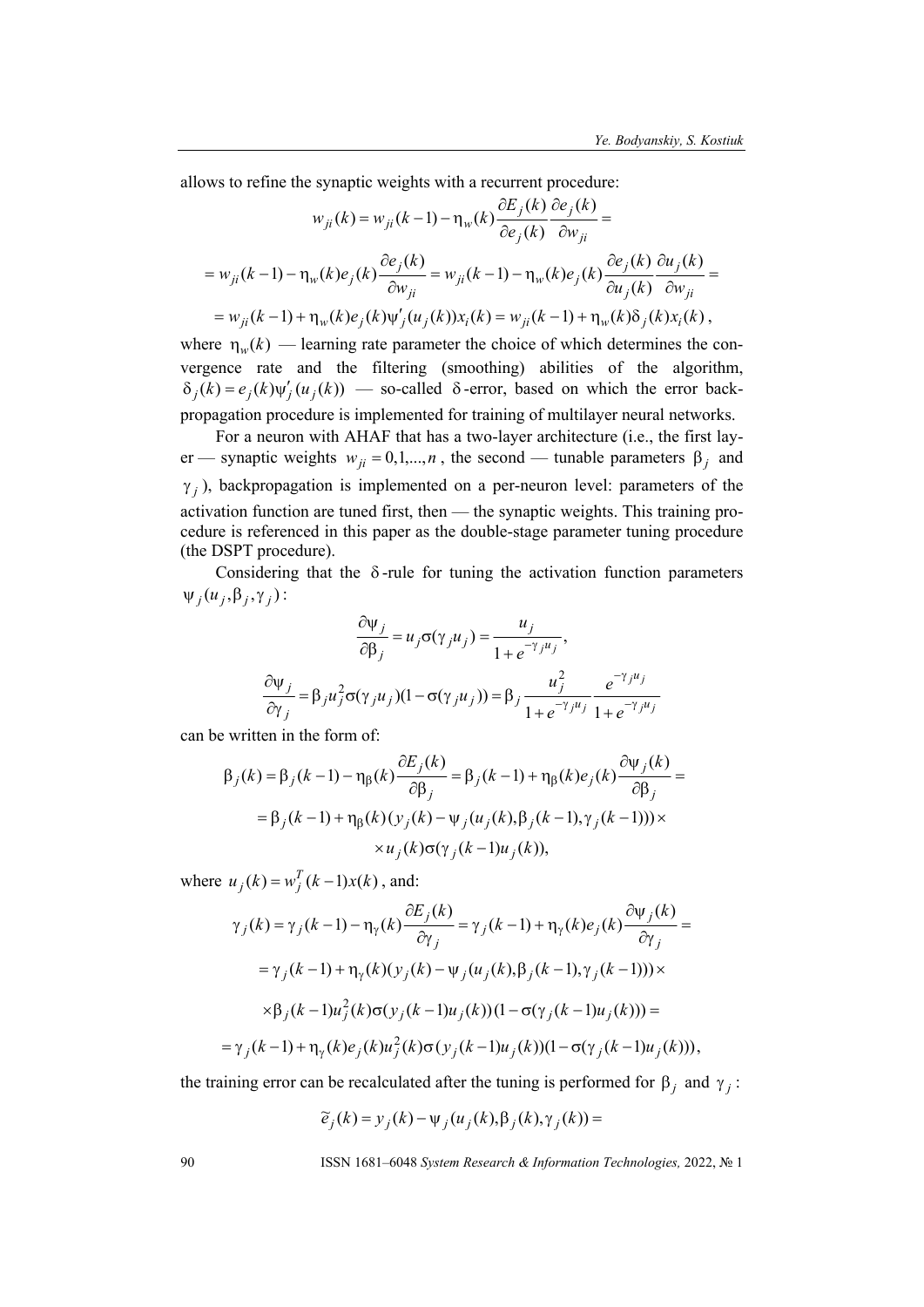$$
= y_j(k) - \frac{\beta_j(k)u_j(k)}{1 + e^{-\gamma_j(k)u_j(k)}} = y_j(k) - \frac{\beta_j(k)w_j^{\mathrm{T}}(k-1)x(k)}{1 + e^{-\gamma_j(k)w_j^{\mathrm{T}}(k-1)x(k)}},
$$

and the synaptic weights are turned:

$$
w_{ji}(k) = w_{ji}(k-1) + \eta_w(k)\widetilde{e}_j(k)\frac{\partial \psi(u_j(k),\beta_j(k),\gamma_j(k))}{\partial u_j(k)}x_i(k) =
$$
  

$$
= w_{ji}(k-1) + \eta_w(k)\widetilde{e}_j(k)\beta_j(k)\sigma(\gamma_j(k)u_j(k)) \times
$$
  

$$
\times (1+u_j(k)\gamma_j(k))(1-\sigma(\gamma_j(k)u_j(k)))x_i(k) = w_{ji}(k-1) + \eta_w(k)\widetilde{\delta}_j(k)x_i(k),
$$

where

$$
\widetilde{\delta}_j(k) = \widetilde{e}_j(k)\psi'_j(u_j(k), \beta_j(k), \gamma_j(k)) =
$$
  
= 
$$
\widetilde{e}_j(k)\beta_j(k)\sigma(\gamma_j(k)u_j(k))(1 + u_j(k)\gamma_j(k)(1 - \sigma(\gamma_j(k)u_j(k))).
$$

With regards to selection of the learning rate parameters  $\eta_{\beta}$ ,  $\eta_{\gamma}$ ,  $\eta_{w}$ , the adaptive training algorithms like Adam [27], that are popular in DNNs, can be successfully replaced by the ones with the filtering and tracking properties [28] that have a sufficiently high speed of convergence.

For training of multi-layer networks, the hybrid error back propagation procedure can be used that, comparing to the standard one, calculates the training error and the  $\delta$ -error twice per each hybrid layer of the network:  $e_i(k)$ ,  $\tilde{e}_i(k)$ ,

$$
\delta_j(k), \ \widetilde{\delta}_j(k).
$$

#### **EVALUATION**

Performance of the adaptive hybrid activation function was evaluated on the image classification task on two different datasets with two base neural network architectures in a similar way to [29]. The base architectures were modified to use AHAF activations instead of "classic" activations like ReLU and SiL. The performance of the modified networks was compared to the reference implementations. The neural network implementations together with the valuation and training environment were coded in Python 3.8 using PyTorch 1.9.0 [30]. The implementation is publicly available on GitHub: https://git.io/JDBIZ.

#### **A. Dataset**

The models with adaptive hybrid activation function were evaluated on two datasets: Fashion-MNIST [31] and CIFAR-10 [32].

Fashion-MNIST is a dataset that contains 60000 monochrome images, each  $28 \times 28$  pixels in size, with associated class labels. Out of all images, 50000 images are used for training and 10000 are used for validation. The classes are exclusive, the one-hot encoding was used for the class labels. The pixel values were divided by 255 to rescale them to the  $[0,0...1,0]$  range. The images were augmented using the random horizontal flip with the flip probability of 0,5 and the random shift by both width and height with the maximum shift factor of 0,1.

CIFAR-10 is a dataset of 60000 RGB images, each  $32\times32$  pixels in size and each having a one of 10 class labels associated with it. The train to test distribution is 5:1, where all images are randomly selected from the whole dataset. The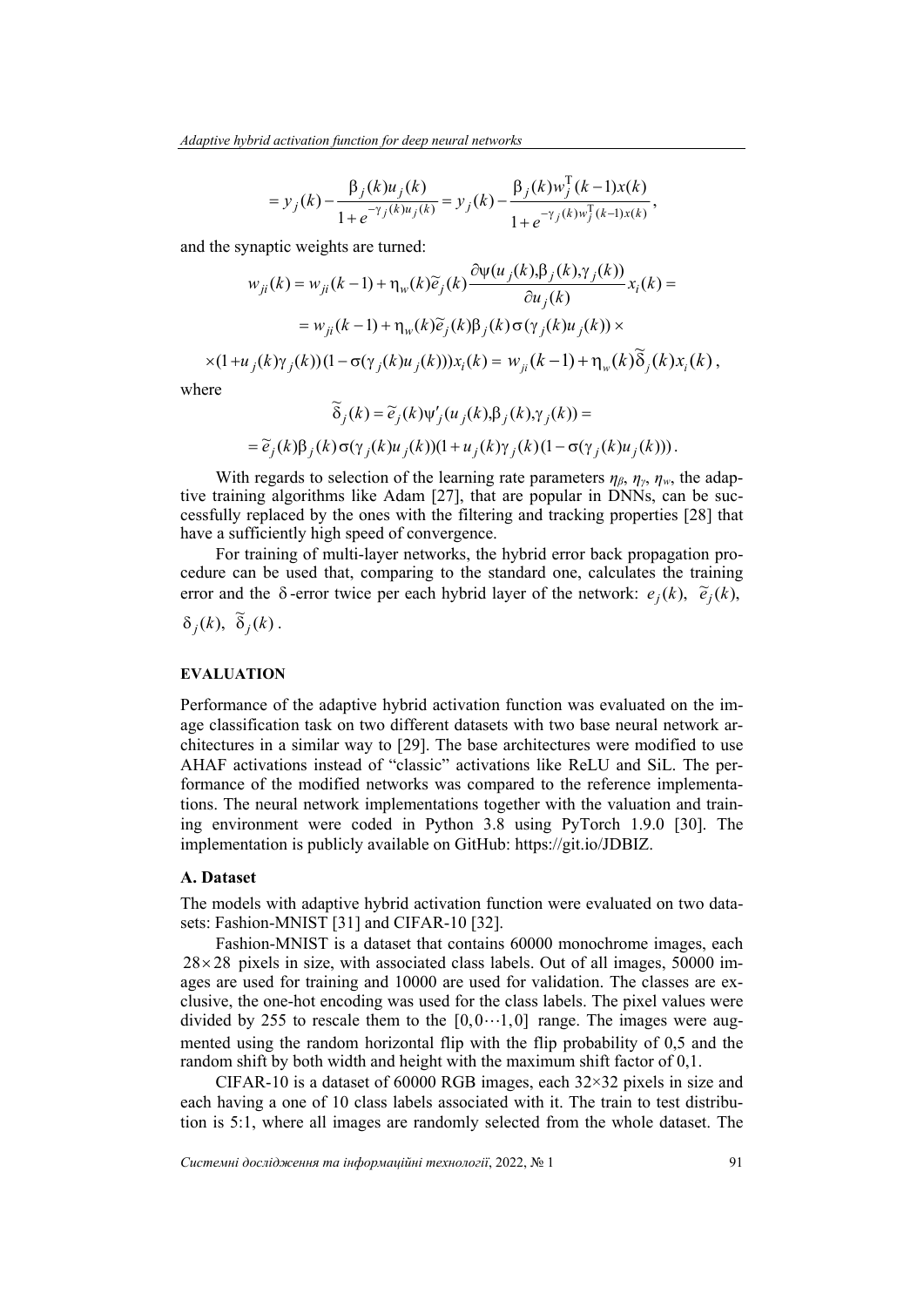classes are exclusive, the one-hot encoding was used for the class labels. Pixel values on all color channels were rescaled to the [0,0..1,0] range using division by 255. The training set was augmented using the random horizontal flip with probability of 0,5 and the random horizontal and vertical shift by the maximum factor of 0,1.

#### **B. Neural Networks and Activations**

Two base neural networks architectures were used in the experiment: LeNet-5 [33] and KerasNet from Keras version 1.2.2 [34].

LeNet-5 is a simple convolutional neural network consisting of 4 layers: 2 convolutional layers with pooling and activation functions, 1 linear layer with an activation function and 1 output linear layer with Softmax. The convolutional layers use  $5\times5$  filters with 20 output channels for the first layer and 50 output channels for the second layer. Max pooling with the kernel of  $2 \times 2$  is used as the pooling implementation. The hidden linear layer has 500 output features, the output layer has 10, one per each class. Several variants of LeNet-5 were used for evaluation: one with ReLU activations for the hidden layers, one with SiL, one AHAF activation initialized as ReLU and one with AHAF activation initialized as SiL. The total number of parameters depends on the size of the input images: 431000 and 657000 for Fashion-MNIST and CIFAR-10 correspondingly. The total number of parameters does not count the parameters of AHAF activations.

KerasNet is a neural network that is partially similar to VGG. The network has 6 layers: 4 convolutional layers with activation functions with each second layer followed by max pooling with dropout, 1 hidden linear layer with an activation function and dropout, 1 output linear layer with Softmax activation. The first and the second convolutional layers have 32 output channels with  $3\times3$ filters, the first layer applies  $1 \times 1$  padding to its input, while the second one does not apply any padding. Max pooling with  $2 \times 2$  kernels and the dropout with the probability of 0,25 follow the first two convolutional layers. The third and the fourth convolutional layers use  $3 \times 3$  filters and have 64 output channels, the third layer applies 1×1 padding while the fourth does not apply any padding. Max pooling with the kernel size of  $2 \times 2$  and the dropout with the probability of 0,25 are used after the third and fourth convolutional layers. The hidden linear layer has 512 output features, dropout with the probability of 0,5 is applied after the hidden linear layer. The output layer has 10 output features, one per each class. Several variants of KerasNet were used for evaluation: one with ReLU activations for the hidden layers, one with SiL, one AHAF activation initialized as ReLU and one with AHAF activation initialized as SiL. The total number of parameters depends on the size of the input images: 889834 and 1250858 for Fashion-MNIST and CIFAR-10 correspondingly. The total number of parameters does not count the parameters of AHAF activations.

# **C. Training Procedures**

The neural networks were trained on the Fashion-MNIST and CIFAR-10 datasets with the batch size of 64 for 100 epochs on a laptop with NVIDIA GeForce GTX 1650 Max-Q. The RMSprop optimizer was used for training with the initial learning rate of  $10^{-4}$  and the learning rate decay of  $10^{-6}$  applied per one minibatch.

The neural network variants with AHAF activations were trained using the "classic" training procedure (when all trainable parameters are updated in one go) and the DSPT procedure. Implementation of the DSPT procedure uses separate instances of the optimizer class per each set of parameters one per all AHAF parameters, one per the trainable parameters outside of AHAF activations.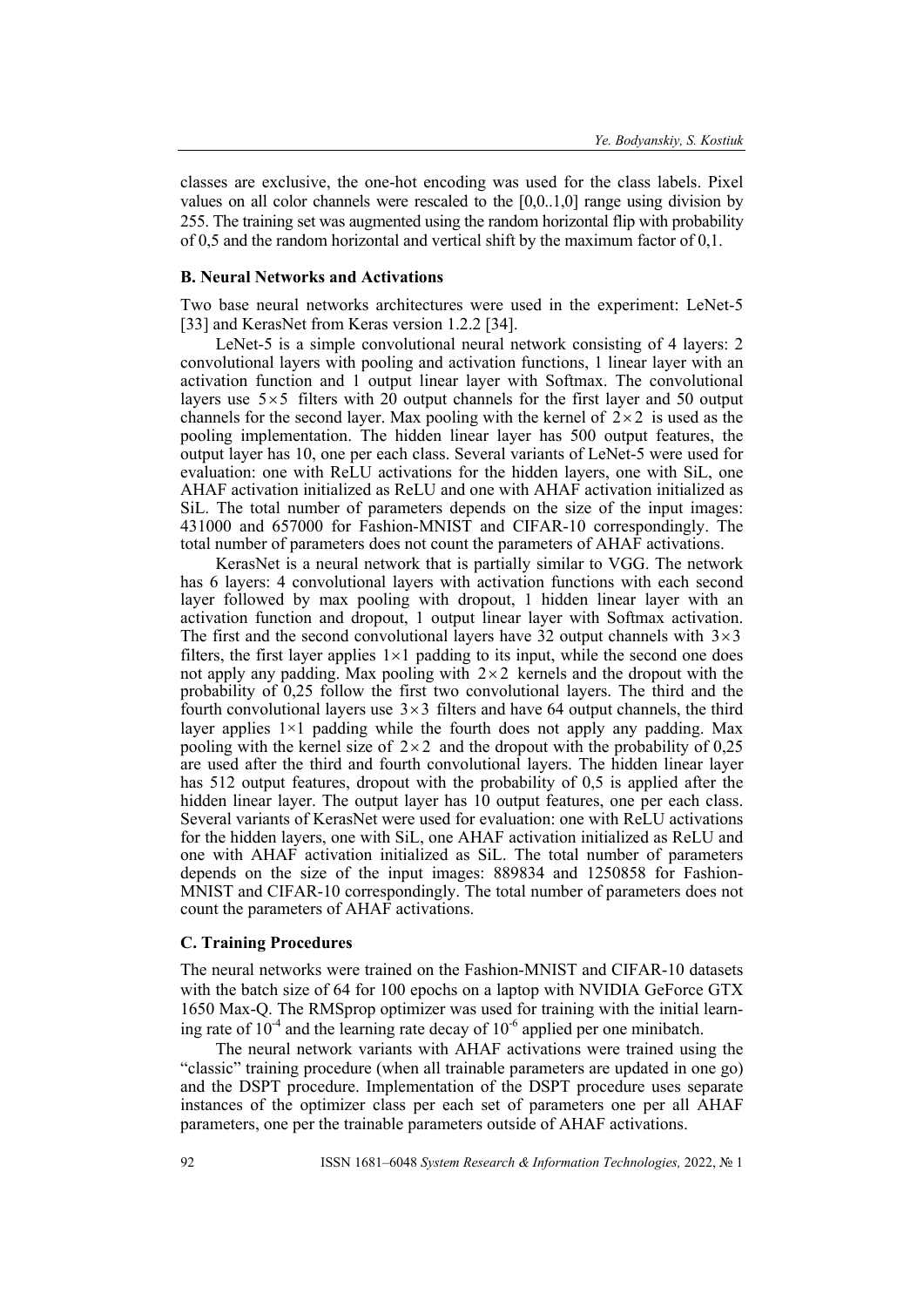The training set loss and the test set accuracy were recorded per for each of the training runs. The results of the training are analyzed and presented in the following section.

# **D. Analysis of Results**

The network variants with AHAF activations outperform the base implementations with ReLU and SiL activations on both CIFAR-10 and Fashion-MNIST. LeNet-5 achieves the best results on the Fashion-MNIST dataset with AHAF activations initialized as ReLU and the DSPT procedure. KerasNet achieves the best results on the CIFAR-10 dataset with AHAF activations initialized as SiL and the DSPT procedure. Table presents the best achieved test set accuracy and the epoch number when this result was achieved for each of the network variants, datasets and parameter tuning procedures used for evaluation.

| <b>Network</b> | Activ. | Init. | Proc.       | Fashion-MNIST |       | $CIFAR-10$ |       |
|----------------|--------|-------|-------------|---------------|-------|------------|-------|
|                |        |       |             | Acc.,%        | Epoch | Acc.,%     | Epoch |
| LeNet-5        | ReLU   | N/A   | Classic     | 91,43         | 98    | 75,89      | 96    |
| LeNet-5        | SiL    | N/A   | Classic     | 90,60         | 95    | 73,76      | 95    |
| LeNet-5        | AHAF   | ReLU  | Classic     | 91,55         | 99    | 76,69      | 95    |
| LeNet-5        | AHAF   | SiL   | Classic     | 91,16         | 99    | 74,47      | 99    |
| LeNet-5        | AHAF   | ReLU  | <b>DSPT</b> | 91,73         | 93    | 74,44      | 95    |
| LeNet-5        | AHAF   | SiL   | <b>DSPT</b> | 90,95         | 100   | 74,05      | 95    |
| KerasNet       | ReLU   | N/A   | Classic     | 91,29         | 100   | 79,36      | 97    |
| KerasNet       | SiL    | N/A   | Classic     | 91,76         | 93    | 79,83      | 99    |
| KerasNet       | AHAF   | ReLU  | Classic     | 91,30         | 84    | 79,71      | 100   |
| KerasNet       | AHAF   | SiL   | Classic     | 92,02         | 97    | 80,31      | 98    |
| KerasNet       | AHAF   | ReLU  | <b>DSPT</b> | 91,35         | 55    | 79,30      | 96    |
| KerasNet       | AHAF   | SiL   | <b>DSPT</b> | 91,96         | 98    | 80,37      | 98    |

Best test set accuracy, up to 100 epochs

Analysis of the dependency between the training loss, test set accuracy and the training epoch shows the potential for performance improvements using longer training runs (running the training for more epochs), different optimizers and learning rates. For KerasNet on the CIFAR-10 dataset the SiL-initialized AHAF activation function consistently shows lower training loss and higher test set accuracy comparing to the base implementation with SiL. Fig. 2 illustrates the



*Fig. 2.* Dependency between the loss, accuracy and the training epoch for KerasNet network on CIFAR-10

*Системні дослідження та інформаційні технології*, 2022, № 1 93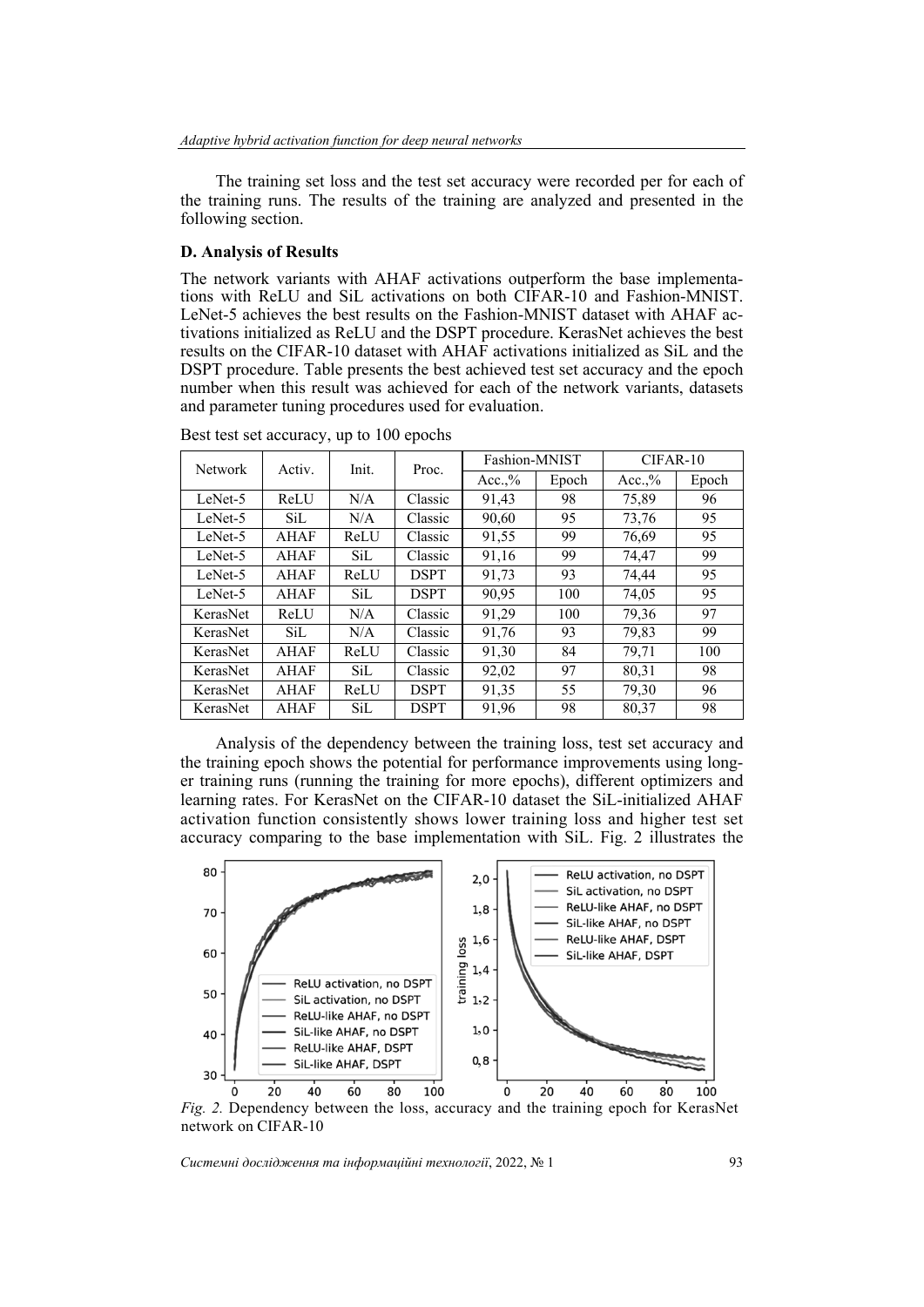dependency between the training loss, the test set error, and the training epoch for the KerasNet network trained on the CIFAR-10 dataset.

For neural networks with AHAF initialized as ReLU, AHAF keeps its ReLU-like form, but changes the amplitude during the training process. This observation can be explained by the values of the gradient with respect to the *γ* parameter — the gradient decreases with the increase of the *γ* parameter. For neural networks with AHAF initialized as SiL, AHAF changes its form and amplitude during the training process. Fig. 3 and Fig. 4 show the form of the activation functions for the two final neurons of the KerasNet network trained on the CIFAR-10 dataset with ReLU-like and SiL-like AHAF activations correspondingly.



*Fig. 3.* The activation function form for AHAF initialized as ReLU



*Fig. 4.* The activation function form for AHAF initialized as SiL

#### **CONCLUSIONS**

Proposed an adaptive hybrid activation function (AHAF) that is applicable for usage in feed-forward and recurrent deep neural networks and combines the properties of both squashing functions and the ones from the rectified unit family. This function does not suffer from the effect of "vanishing gradient" and its parameters are trained together with the synaptic weights. Introduced a training algorithm for a neuron based on AHAF.

The proposed approach is sufficiently simple from the implementation standpoint and provides high performance for the neural network training process.

#### **REFERENCES**

- 1. Y. LeCun, Y. Bengio, and G. Hinton, "Deep learning", *Nature*, vol. 521, no. 7553, pp. 436–444, 2015. doi: 10.1038/nature14539.
- 2. J. Schmidhuber, "Deep learning in neural networks: An overview", *Neural Networks*, vol. 61, pp. 85–117, 2015. doi: 10.1016/j.neunet.2014.09.003.

94 ISSN 1681–6048 *System Research & Information Technologies,* 2022, № 1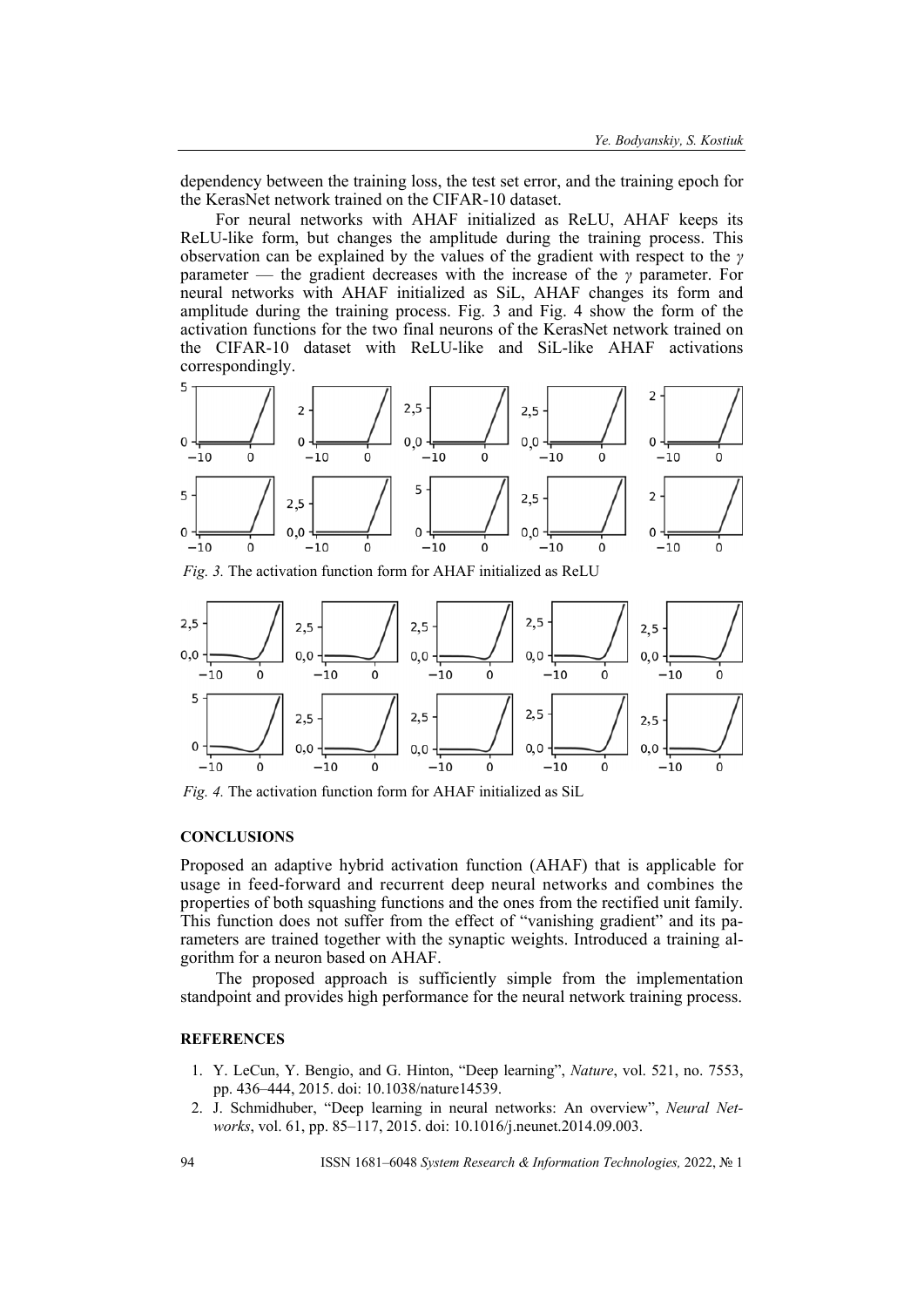- 3. I. Goodfellow, Y. Bengio, and A. Courville, *Deep Learning*. MIT Press, 2016.
- 4. D. Graupe, *Deep Learning Neural Networks: Design and Case Studies.* USA: World Scientific Publishing Co., Inc., 2016.
- 5. A.L. Caterini and D.E. Chang, *Deep Neural Networks in a Mathematical Framework*, 1st ed. Springer Publishing Company, Incorporated, 2018.
- 6. C.C. Aggarwal, *Neural Networks and Deep Learning: A Textbook*, 1st ed. Springer Publishing Company, Incorporated, 2018.
- 7. G. Cybenko, "Approximation by superpositions of a sigmoidal function", *Mathematics of Control, Signals and Systems*, vol. 2, no. 4, pp. 303–314, 1989. doi: 10.1007/BF02551274.
- 8. K. Hornik, "Approximation capabilities of multilayer feedforward networks", *Neural Networks*, vol. 4, no. 2, pp. 251–257, 1991. doi: 10.1016/0893-6080(91)90009-T.
- 9. A. Cichocki and R. Unbehauen, *Neural Networks for Optimization and Signal Processing*, 1st ed. USA: John Wiley & Sons, Inc., 1993.
- 10. K. He, X. Zhang, S. Ren, and J. Sun, "Delving Deep into Rectifiers: Surpassing Human-Level Performance on ImageNet Classification", in *2015 IEEE International Conference on Computer Vision (ICCV)*, 2015, pp. 1026–1034. doi: 10.1109/ICCV.2015.123.
- 11. D.-A. Clevert, T. Unterthiner, and S. Hochreiter, "Fast and Accurate Deep Network Learning by Exponential Linear Units (ELUs)", *arXiv [cs.LG]*, 2016. doi: 10.1162/neco.1997.9.8.1735.
- 12. K. He, X. Zhang, S. Ren, and J. Sun, "Deep Residual Learning for Image Recognition", in *2016 IEEE Conference on Computer Vision and Pattern Recognition (CVPR)*, 2016, pp. 770–778. doi: 10.1109/CVPR.2016.90.
- 13. S. Hochreiter and J. Schmidhuber, "Long Short-Term Memory", *Neural Comput.*, vol. 9, no. 8, pp. 1735–1780, 1997. doi: 10.1162/neco.1997.9.8.1735.
- 14. S. Elfwing, E. Uchibe, and K. Doya, "Sigmoid-Weighted Linear Units for Neural Network Function Approximation in Reinforcement Learning", *arXiv [cs.LG]*, 2017.
- 15. P. Ramachandran, B. Zoph, and Q.V. Le, "Searching for Activation Functions", *arXiv [cs.NE]*, 2017.
- 16. X. Jin, C. Xu, J. Feng, Y. Wei, J. Xiong, and S. Yan, "Deep Learning with S-shaped Rectified Linear Activation Units", *arXiv [cs.CV]*, 2015.
- 17. M. Tanaka, "Weighted Sigmoid Gate Unit for an Activation Function of Deep Neural Network", *arXiv [cs.CV]*, 2018.
- 18. B. Yuen, M.T. Hoang, X. Dong, and T. Lu, "Universal Activation Function For Machine Learning", *arXiv [cs.LG]*, 2020.
- 19. D. Misra, "Mish: A Self Regularized Non-Monotonic Activation Function", *arXiv [cs.LG]*, 2020.
- 20. J.K. Kruschke and J.R. Movellan, "Benefits of gain: speeded learning and minimal hidden layers in back-propagation networks", *IEEE Transactions on Systems, Man, and Cybernetics*, vol. 21, no. 1, pp. 273–280, 1991. doi: 10.1109/21.101159.
- 21. Z. Hu and H. Shao, "The study of neural network adaptive control systems", *Control and Decision*, no. 7, pp. 361–366, 1992.
- 22. C.-T. Chen and W.-D. Chang, "A Feedforward Neural Network with Function Shape Autotuning", *Neural Netw.*, vol. 9, no. 4, pp. 627–641, 1996. doi: 10.1016/0893- 6080(96)00006-8.
- 23. E. Trentin, "Networks with Trainable Amplitude of Activation Functions", *Neural Netw.*, vol. 14, no. 4–5, pp. 471–493, 2001. doi: 10.1016/S0893-6080(01)00028-4.
- 24. F. Agostinelli, M. Hoffman, P. Sadowski, and P. Baldi, "Learning Activation Functions to Improve Deep Neural Networks", *arXiv [cs.NE]*, 2015.
- 25. L.R. Sütfeld, F. Brieger, H. Finger, S. Füllhase, and G. Pipa, "Adaptive Blending Units: Trainable Activation Functions for Deep Neural Networks", *arXiv [cs.LG]*, 2018.
- 26. Y.V. Bodyanskiy, A. Deineko, I. Pliss, and V. Slepanska, "Formal Neuron Based on Adaptive Parametric Rectified Linear Activation Function and its Learning", in *Proc. 1st Int. Workshop on Digital Content & Smart Multimedia "DCSMART 2019"*, vol. 2533, pp. 14–22.
- 27. D.P. Kingma and J. Ba, "Adam: A Method for Stochastic Optimization", *arXiv [cs.LG]*, 2017.

*Системні дослідження та інформаційні технології*, 2022, № 1 95